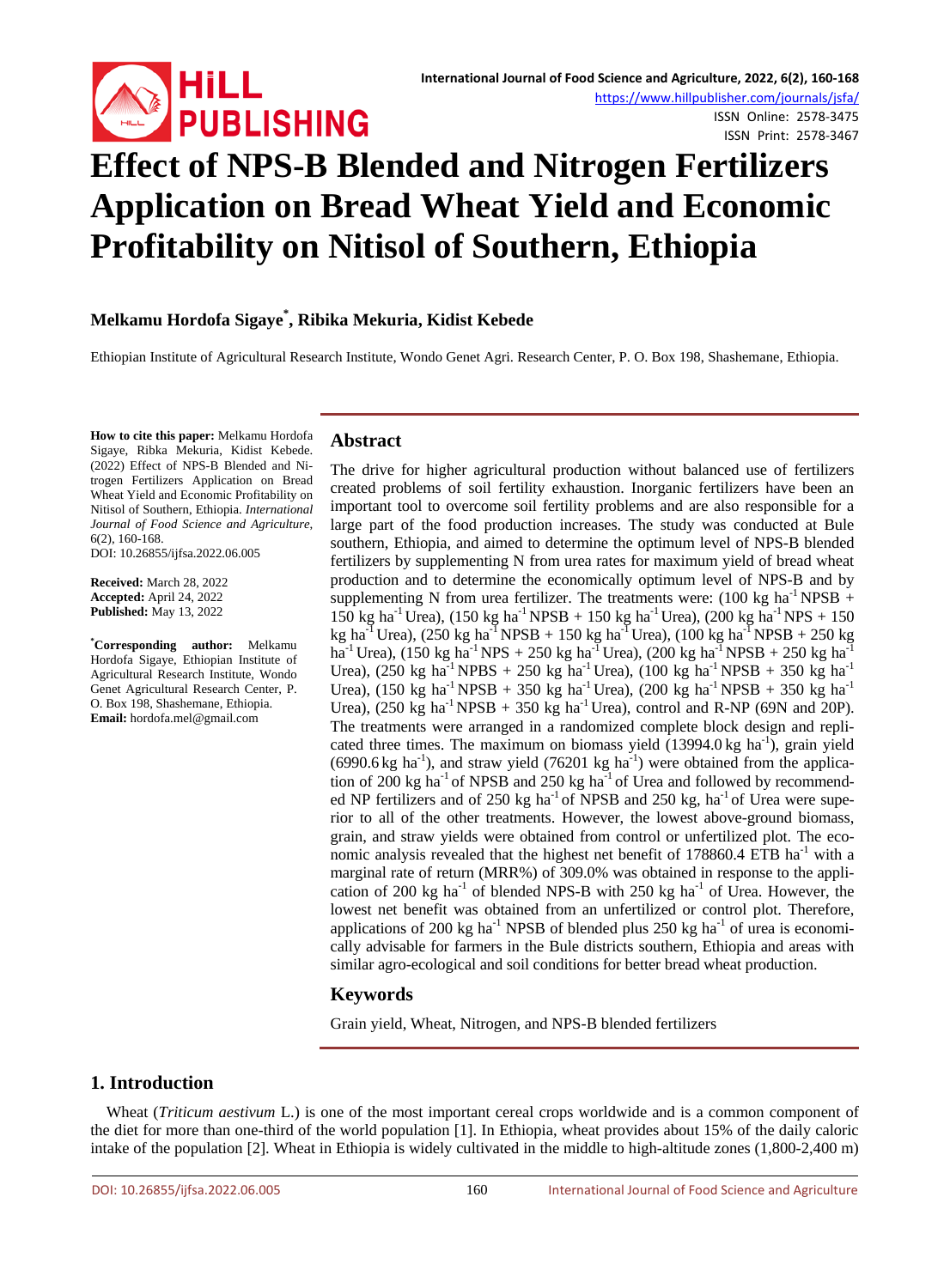on about 1.7 million ha, with a current annual total grain production of 4.6 million tons generated by 4 million smallholder farmers [3]. In the southern highlands, wheat is the third-largest cereal after maize and teff, providing a means of livelihood for more than half a million smallholder farmers [3]. However, the wheat yield remains low at 2.6 t/ha, about half of that obtained at the station trials (5.0 t/ha) in Ethiopia [4] and slightly lower than the national average (2.7 t/ha).

As a result of low productivity, the country has been forced to import about one million tons of wheat grain annually, at the cost of over 500 million USD, to fill the domestic grain demand [5]. Such low levels of wheat yield are widely believed to be due to low soil fertility caused by low and unbalanced fertilizer application [6]. Previous studies suggested that N and P are the most limiting nutrients on Nitisols [7]. On the other hand, continuous application of DAP (Di-Ammonium Phosphate: 18-46% N-P<sub>2</sub>O<sub>5</sub>) containing only nitrogen (N) and phosphorus (P) without due consideration of other nutrients is known to cause depletion of secondary and micronutrients [5]. Until recently, the agricultural extension program has promoted a blanket recommendation of 100 kg DAP and 100 kg urea/ha for all cereal crops and soil types but the actual application rate is 65 kg DAP and 45 kg urea/ha [6].

The low and unbalanced fertilizers application together with poor soil fertility management is presented as the major cause for low agricultural productivity in Ethiopia [7]. Under such conditions, the application of multi-nutrient blended fertilizers is acknowledged for being able to enhance the productivity and nutrient use efficiency of crops [5]. Recently, according to the soil fertility map Ethiopia soil analysis data revealed that the deficiencies of most of the nutrients such as nitrogen (86%), phosphorus (99%), sulfur (92%), born (65%), zinc (53%), potassium (7%), copper, manganese, and iron were widespread in Ethiopian soils [9]. Similarly, [40] found that the soil analyses and site-specific studies also indicated that elements such as K, S, Ca, Mg, and micronutrients (Cu, Mn, B, Mo, and Zn) were becoming depleted and deficiency symptoms were observed in major crops in different parts of the country. Inorganic fertilizers have been an important tool to overcome soil fertility problems and are also responsible for a large part of the food production increases.

The drive for higher agricultural production without balanced use of fertilizers created problems of soil fertility exhaustion and plant nutrient imbalances not only of major but also of secondary macronutrient and micronutrients. Similarly [8] stated that the deficiencies of secondary macronutrients and micronutrients will arise if they are not replenished timely under intensive agriculture. Consequently, to overcome this problem, multi-nutrient balanced fertilizers containing N, P, K, S, B, and Zn in blended form have been issued to ameliorate site-specific nutrient deficiencies and thereby increase crop production and productivity.

Having considered the problems outlined above, the Ethiopian government has been promoting the use of multi-nutrient blend fertilizers since 2015 (Simtowe 2015). The promotion of blend fertilizer follows from the results of the soil fertility survey and preparation of the regional nutrient deficiency atlas of the country under the Ethiopian Soil Information System project [9]. To supply sulfur and Boron commercial fertilizer, DAP is replaced by NPSB. Since the composition of newly introduced fertilizer differs from that of familiar fertilizer (DAP), the appropriate rate is not determined, and insufficient information for bread wheat production in the study area. Therefore, this research aimed to determine the optimum level of NPSB by supplementing N from urea for maximum yield of bread wheat production and to determine the economically optimum level of NPSB by supplementing N from urea fertilizer at Bule district southern, Ethiopia.

## **2. Materials and Methods**

### **2.1. Description of Experimental Area**

The experiment was conducted during 2019-2020 the main cropping season at Bule woreda, Dasura kebele Ethiopia. Geographically the site is located at N  $06^{\circ}$  20' 19" E 38<sup>°</sup> 26'38" with an altitude of 2410 *m. a. s l.* The mean annual rainfall of the site is 1401-1800 mm, with the mean average temperature ranging between  $12.6^{\circ}-20^{\circ}$ C. The rainfall is bimodal with long growing periods from mid-March to the end of October, about 87 % of the total rainfall of the area occurs from mid-June to mid-September, with its peak in June and August, which caused soil loss and nutrient leaching. According to [2] the dominant soil type of experimental site was nitisols. This soil originated from kaolinitic minerals which are inherently low in nitrogen phosphorus cations exchange capacity, pH, and high exchangeable acidity.

#### **2.2. Experimental set-up and procedure**

The experimental sites were prepared for sowing using standard cultivation practices and were plowed using oxen-drawn implements. The experiment was laid out in randomized complete block design with three replicates for each treatment and detail of the treatments (Table 1). The nutrients level of in 100 kg of NPS-B were (19 N – 36.1 P<sub>2</sub>O<sub>5</sub>)  $-0.0$  K<sub>2</sub>O + 6.7 S + 0.0 Zn + 0.71 B). The blended and DAP fertilizers were basal applied once at planting. To minimize losses and increase efficiency, all the N fertilizer (urea) was applied in the row in two applications: half at planting and the other half 40 days after planting, during the maximum growth period of the crop at full tillering stage, after first weeding and during light rainfall to minimize N loss. Lime  $(CaCO<sub>3</sub>)$  was evenly broad casted manually and mixed tho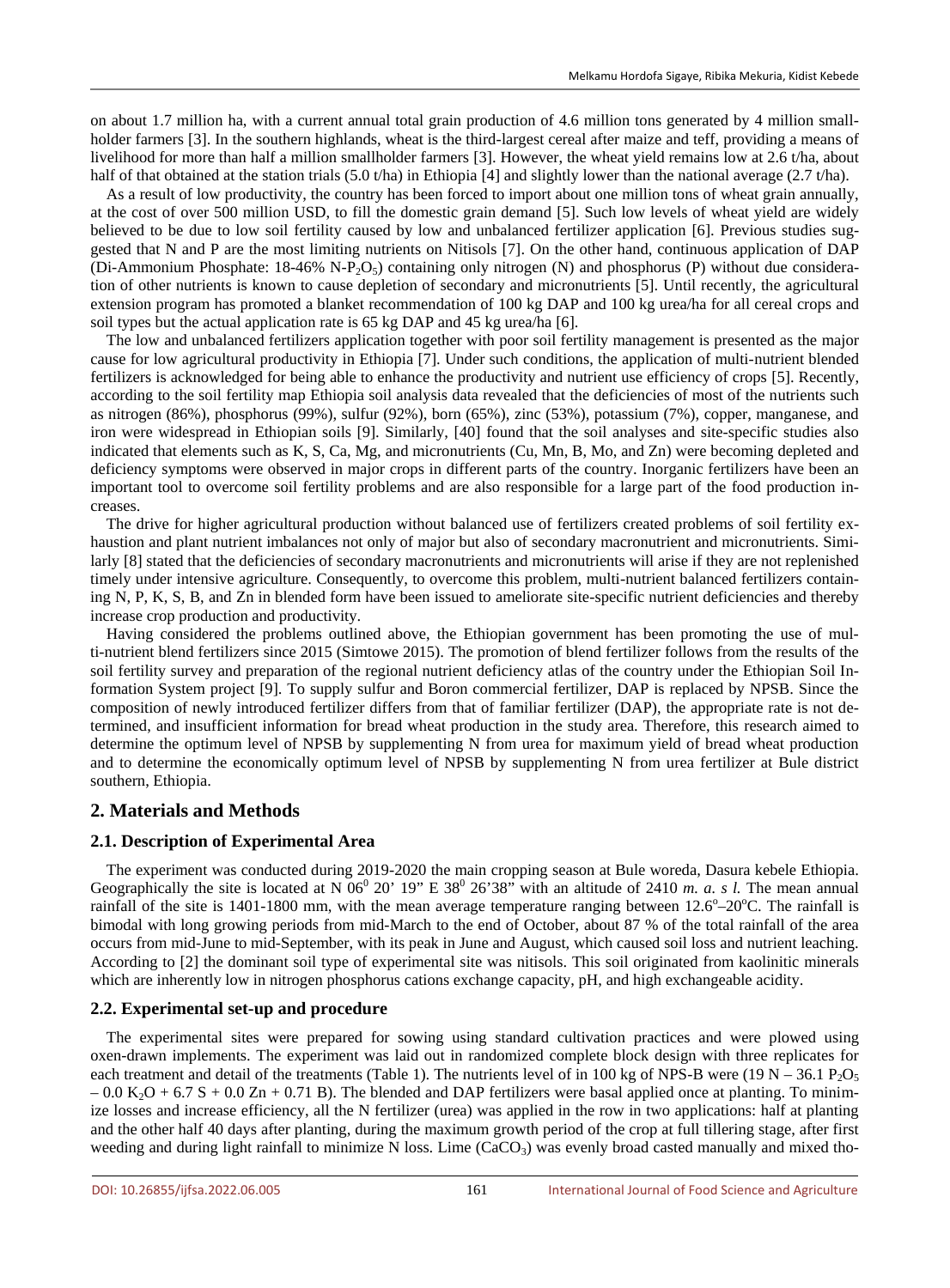roughly in upper soils at 15 cm plow depth applied uniformly for all experimental units one month before seed sowing based on exchangeable acidity and lime requirement was calculated by formula.

LR, 
$$
CaCO_3
$$
 (kg/ha) = 
$$
\frac{cmolEA/kg \ of \ soil \ * 0.15 m \ * 10^4 m^2 \ * BD. (Mg/m^3) \ * 1000}{2000}
$$

| Table 1. Detail of treatment set up and nutrient levels |                  |                      |                            |                  |                  |                  |  |  |  |
|---------------------------------------------------------|------------------|----------------------|----------------------------|------------------|------------------|------------------|--|--|--|
|                                                         |                  |                      | Nutrient level $(kg ha-1)$ |                  |                  |                  |  |  |  |
| <b>Treat</b>                                            | Urea $(kg ha-1)$ | NPS-B $(kg ha^{-1})$ | ${\bf N}$                  | $P_2O_5$         | ${\bf S}$        | $\, {\bf B}$     |  |  |  |
| $\mathbf{1}$                                            | Control          | $\boldsymbol{0}$     | $\boldsymbol{0}$           | $\boldsymbol{0}$ | $\boldsymbol{0}$ | $\mathbf{0}$     |  |  |  |
| $\boldsymbol{2}$                                        | Rec-N and P      |                      | 69                         | 46               | $\boldsymbol{0}$ | $\boldsymbol{0}$ |  |  |  |
| 3                                                       | 150              | 100                  | 87.10                      | 36.10            | 6.70             | 0.71             |  |  |  |
| 4                                                       | 150              | 150                  | 96.15                      | 54.15            | 10.05            | $1.07\,$         |  |  |  |
| 5                                                       | 150              | 200                  | 105.20                     | 72.20            | 13.40            | 1.42             |  |  |  |
| 6                                                       | 150              | 250                  | 114.25                     | 90.25            | 16.75            | 1.78             |  |  |  |
| 7                                                       | 250              | 100                  | 133.10                     | 36.10            | 6.70             | 0.71             |  |  |  |
| 8                                                       | 250              | 150                  | 142.15                     | 54.15            | 10.05            | 1.07             |  |  |  |
| $\boldsymbol{9}$                                        | 250              | 200                  | 151.20                     | 72.20            | 13.40            | 1.42             |  |  |  |
| ${\bf 10}$                                              | 250              | 250                  | 160.25                     | 90.25            | 16.75            | 1.78             |  |  |  |
| ${\bf 11}$                                              | 350              | 100                  | 179.10                     | 36.10            | 6.70             | 0.71             |  |  |  |
| $12\,$                                                  | 350              | 150                  | 188.15                     | 54.15            | 10.05            | 1.07             |  |  |  |
| 13                                                      | 350              | 200                  | 197.20                     | 72.20            | 13.40            | 1.42             |  |  |  |
| 14                                                      | 350              | 250                  | 206.25                     | 90.25            | 16.75            | 1.78             |  |  |  |

# **Table 1. Detail of treatment set up and nutrient levels**

## **2.3. Soil Sampling and Analysis**

Representative composite surface soil samples were collected from 0-20cm depth at each experimental unit just before sowing. After manual homogenization, the samples were ground to pass a 2 mm sieve. Soil particle size distribution was determined by the Boycouos hydrometric method [10]; pH of the soils was measured in water suspension in a 1:2.5 (soil: water ratio) [10]; organic carbon was determined using the wet oxidation method [11]; total nitrogen was determined using Kjeldahl digestion with concentrated  $H_2SO_4$  and  $K_2SO_4$  catalyst mixture; available P was determined using the Olsen method [12]; total sulfur in soil extracts was done using Turbidimetric method. The cation exchange capacity was determined after extracting the soil samples by ammonium acetate method (1N NH4OAc) at pH 7.0 [13]. Exchangeable acidity (EA)  $Al^{+3}$  and H<sup>+</sup> was determined from a neutral 1N KCl extracted solution through titration with a standard NaOH solution [14].

## **2.4. Crop Sampling, Harvesting and Data Collection**

Randomly five plants were collected for growth and yield component data. Plant height, spike length, number of tillers m<sup>-2</sup>, number of grains per spike, above ground biomass, grain yield, straw yield, and other parameters were recorded. Seeds were weighed and adjusted to constant moisture levels of 12%.

# **3. Economic Analysis**

Economic analysis was performed to investigate the economic feasibility of the treatments. Partial budget and marginal analyses were used. Current prices of wheat, urea, DAP and NPS fertilizer were used for the analysis. The potential response of crop towards the added fertilizer and price of fertilizers during planting ultimately determine the economic feasibility of fertilizer application [15]. The market cost of wheat grain was 31.00 Eth-birr kg<sup>-1</sup>. The prices for blended fertilizers NPSB, TSP, and Urea were 21.54, 21.54, and 19.12 Eth-birr kg<sup>-1</sup>, respectively. The cost of other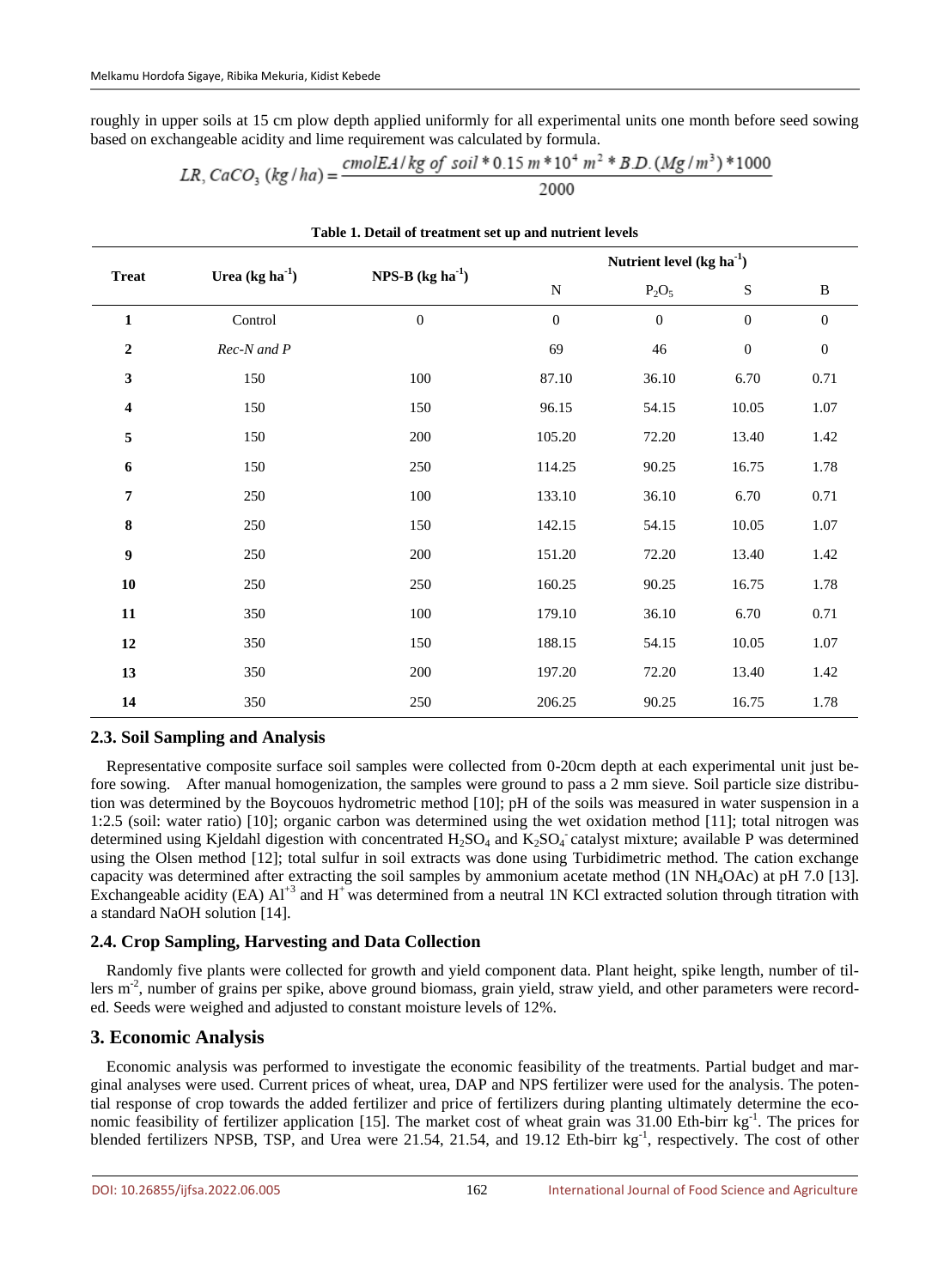production practices like, seed and weeding were assumed to remain the same or insignificant among the treatments. Analysis of marginal rate of return (MRR) was carried out for non-dominated treatments, and the MRRs were compared to a minimum acceptable rate of return (MARR) of 100% in order to select the optimum treatment [15]. The net benefit per hectare for each treatment is the difference between the gross benefit and the total variable costs. The average yield was adjusted downward by10% to reflect the difference between the experimental field and the expected yield at farmers' fields and with farmer's practices from the same treatments [15].

# **4. Statistical Analysis**

Data from the field and laboratory were tested for normality, before being subjected to analysis of variance (ANOVA) using SAS software program version 9.4, [16]. The significant difference among treatment means was evaluated using the least significant difference at  $(p \le 0.05)$ .

# **5. Result and Discussion**

# **5.1. Soil physicochemical properties of soil**

Soil laboratory analysis result shows that soil particle size distributions experimental site soil was 40.2%, 21.3% and 35.5 % sand, silt and clay, respectively. Thus, the soil textural class of the soils of the site was clay loam [2]. The pH value of the soil was 5.23 (*1:2.5 soil: water*) which is strong acidic soil [17]. The soil pH has a vital role in determining several chemical reactions in influencing plant growth by affecting the activity of soil microorganisms and altering the solubility and availability of most of the essential plant nutrients particularly the micronutrients such as Fe, Zn, B, Cu and Mn [18]. The organic carbon% and total nitrogen content% of the soil were 2.10% and 0.51% respectively. According to [17] organic carbon% and total nitrogen content % of the soil was medium/moderate. The soil available P content was 12.50 mg kg<sup>-1</sup> which is medium [19] (see Table 2). Whereas, the cation exchange capacity of 25.35 Cmolc  $kg^{-1}$  and rated as moderate according to [20].

| <b>Properties</b>            | <b>Values</b> |
|------------------------------|---------------|
| pH-H <sub>2</sub> O (1:2.5)  | 5.23          |
| Sandy $(\% )$                | 40.2          |
| Silt $(\% )$                 | 21.3          |
| Clay $(\% )$                 | 38.5          |
| <b>Textural class</b>        | Clay loam     |
| <b>Total Nitrogen%</b>       | 0.51          |
| Organic Carbon (%)           | 2.10          |
| <b>Available Phosphorous</b> | 12.50         |
| Available $S(\%)$            | 1.52          |
| $CEC$ Cmolc $kg-1$           | 25.35         |

**Table 2. Some physico-chemical properties of soil**

# **5.2. Effects of NPS-B Blended Fertilizer and Nitrogen on Yield and Yield Components Bread Wheat**

The analysis of result revealed that application of different rates of NPSB blended and Urea fertilizer brought significant (*p*<0.001) effect on all of yield components of bead wheat. The plant height was increased by increasing from the rate of urea 150-350 kg ha<sup>-1</sup> and 150-250 kg ha<sup>-1</sup> of NPSB blended fertilizer. The pooled mean result show that the longest plant height (94.3cm) and spike length (7.9 cm) and maximum number of tillers per  $m^2$  (237) were obtained from the application of 200 kg ha<sup>-1</sup> of NPS-B and 250 kg ha<sup>-1</sup> of Urea fertilizers, superior than all of the other treatments. The improvement in total number of tillers at highest rates of combined

application of blended NPS-B and N might be attributed to the synergetic roles of the four nutrients played in enhancing growth and development of the crop. Also, Phosphorus found in NPSB responsible for improved root development at early growth stage and which in turn promotes N uptake and N assimilation by growth points triggering tillers which subsequently resulted to overall plant growth and increase in bread wheat. In addition, nitrogen promotes activities essential for carbohydrate utilization and its most important function in plant promotion of rapid growth through increas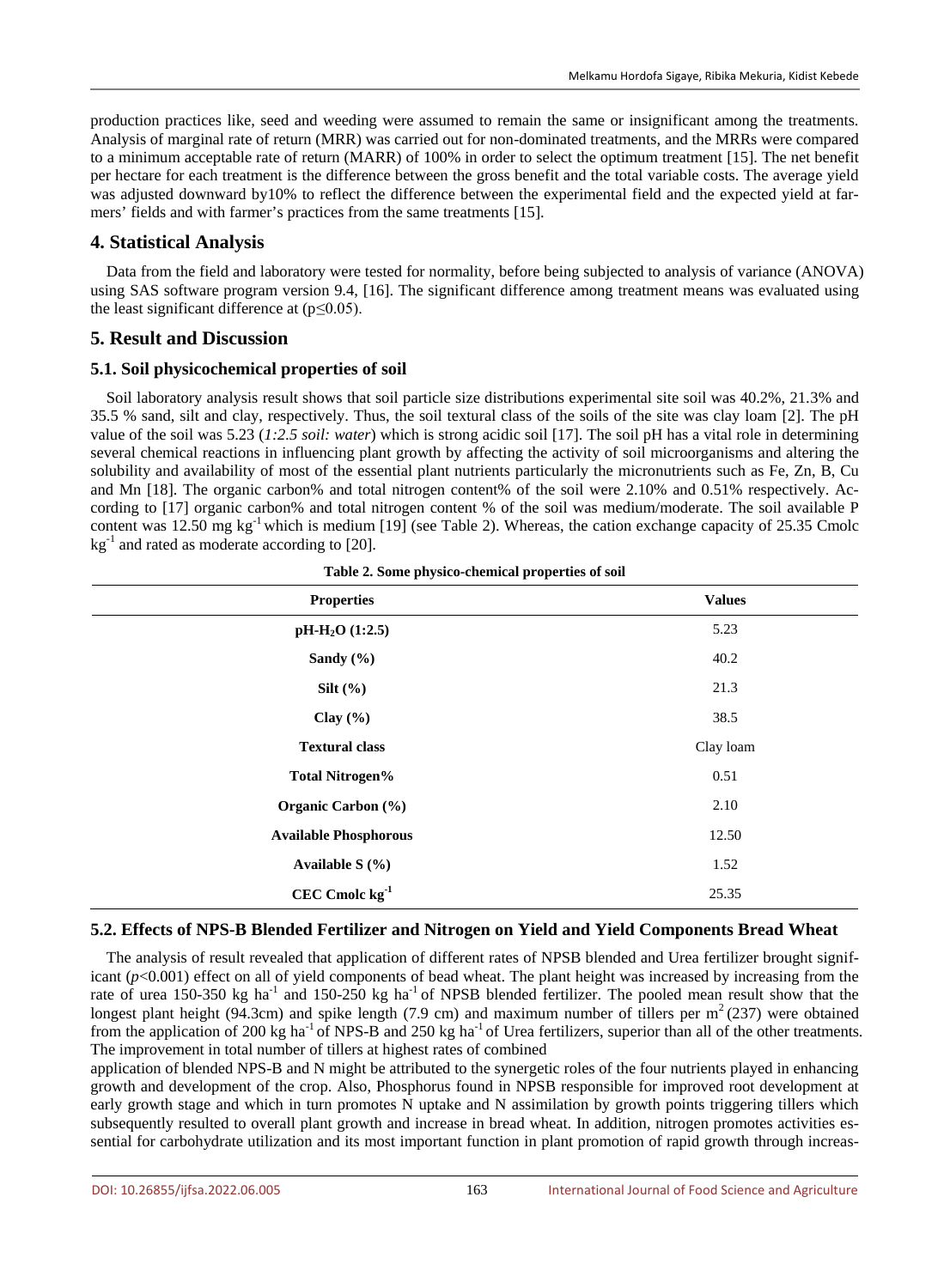ing total number of tillers [21]. In conformity with this result, [22] reported that the nitrogen fertilizer rate increased from nil to 69 kg ha<sup>-1</sup>, the plant height of bread wheat increased from 82.63 cm to 94.18 cm. Similar to this result, [23] reported that the plant height was significantly affected by nitrogen rate in which the tallest plant height (101.94 cm) was produced in response to applying 150 kg N ha<sup>-1</sup>, whereas the shortest (90 cm) was produced at control (unfertilized) treatment of durum wheat. In agreement with this result, [24] reported that application of blended fertilizer (69 kg N  $ha^{-1}$  + 46 kg  $P_2O_5$  + 22 kg S  $ha^{-1}$  + 0.3 kg Zn  $ha^{-1}$ ) brought significant increase in tillers per plant of unfertilized plot. [25] reported stimulation of tillers with optimal application of N and they attributed this to the positive effect of N on cytokine synthesis which is an important hormone for cell division and shoot growth. In addition, phosphorus encourages the growth of lateral roots and fibrous rootlets that facilitate nutrient uptake [26], and sulfur facilitates the uptake of other nutrients by the crop [27]. The decreasing spike length with increasing supply of nitrogen fertilizer might be due to excessive application of N fertilizer causing high tissue N concentration which might have toxic effect on wheat growth resulting in stunted growth and reduced spike length [28].

The fact that nitrogen is essential for increased cell division and elongation is attributed for the nutrient's effect in resulting improvement of vegetative growth. Sulfur is also reported to enhance the assimilation of N in crop plants [29]. Similar results were reported by [30] in which the highest spike length (5.28 cm) for durum wheat was obtained at combined application of 92/46 kg N/P2O5 ha<sup>-1</sup>. [31] also reported that adequate supply of boron increased spike length of wheat by 29.4% as compared to the control. The result of the current study indicated that balanced and adequate soil nutrient management is one important practice for increasing durum wheat yield component which is an important yield component of bread wheat.

The analysis result show that application of different rates of NPSB blended and Urea fertilizer brought significant  $(p<0.001)$  effect on biomass yield, grain yield and straw yield. The maximum on biomass yield (13994.0 kg ha<sup>-1</sup>), grain yield (6990.6 kg ha<sup>-1</sup>), and straw yield (76201 kg ha<sup>-1</sup>) were obtained from the application of 200 kg ha<sup>-1</sup> of NPSB and 250 kg ha<sup>-1</sup> of Urea and followed by recommended NP fertilizers and of 250 kg ha<sup>-1</sup> of NPSB and 250 kg ha<sup>-1</sup> of Urea were superior than all of the other treatments. However, the inferior bread wheat attributes were obtained from control (unfertilized) treatment. Application of application of 200 kg ha<sup>-1</sup> of NPSB and 250 kg ha<sup>-1</sup> Urea fertilizers were superior in grain yield by 28.8% and 98.5% from recommended NP and control or unfertilized plot the grain yield.

Adequate supply of nitrogen leads to high photosynthetic activity, vigorous vegetative growth and dark green color and finally improves the utilization of carbohydrates. Sulfur is also reported to enhance the photosynthetic assimilation of N in crop plants [29]. While adequate supply of phosphorus increases tiller emergence especially secondary tillers and their survival, it helps in increasing the biomass yield through proper regulation of carbohydrates translocation [32]. Ample supply of boron facilitates photosynthetic activities and leaf expansion that leads into improved plant growth [33]. Consistent with this result, [34] Sisay reported that aboveground dry biomass yield of tef was significantly influenced by the blended fertilizers (64 kg N + 68 kg P<sub>2</sub>O<sub>5</sub> + 14.6 kg S + 4.46 kg Zn +1.34 kg B ha<sup>-1</sup>).

The results agree with the findings of [35] which showed that application of blended fertilizer, and urea significantly increased tef grain yield. [21] also reported maximum straw yield  $(8,458 \text{ kg ha}^{-1})$  at application of 140 kg N ha<sup>-1</sup> 75 kg  $P_2O_5$  and 25 kg S ha<sup>-1</sup> at different growth stages. [36] also reported increment of straw yield of durum wheat with increase in application of a mineral fertilizers. Application of NPSB blended and Urea fertilizers was significantly  $(p<0.1)$ influenced thousand kernels weight of bread wheat. The highest thousand kernels weight (48.3 gm) was recorded at application of application of 200 kg ha<sup>-1</sup> of NPSB and 250 kg ha<sup>-1</sup> Urea fertilizers. On the other hand, the lowest thousand kernels weight was observed at application of the highest rate of nitrogen followed by the control. This might be due to the highest rate of nitrogen fertilization leads to higher vegetative growth but decline grain weight due to low translocation of carbohydrates to the reproductive part of the crop. In agreement with this result, [37] reported that increasing nitrogen rate from 92 kg N ha-1 to 138 kg N ha-1 decreased thousand kernels weight of bread wheat by about 3.7%. [38] also reported that the thousand kernels weight of durum wheat decreased with increasing nitrogen levels. Similarly, [39] and [30] reported that nitrogen applied at 69 kg ha<sup>-1</sup> gave the highest thousand kernels weight (57.00 g) than the unfertilized plot (46.79 g) for bread wheat.

| Table 3. Mean values of yield and yield components of bread wheat as influenced by nitrogen and NPS-B blended fertilizers |
|---------------------------------------------------------------------------------------------------------------------------|
| during 2019 cropping season                                                                                               |

| Treatments $(kg ha-1)$ |             |                   |                     | $NT(m^2)$        |                        |                             |                             |                     |
|------------------------|-------------|-------------------|---------------------|------------------|------------------------|-----------------------------|-----------------------------|---------------------|
| Urea                   | <b>NPSB</b> | $PH$ (cm)         | SL(cm)              |                  | $BM (kg ha-1)$         | $GY$ (kg ha <sup>-1</sup> ) | $SY$ (kg ha <sup>-1</sup> ) | $TSW$ (gm)          |
|                        | Control     | $60.4^\circ$      | 3.9 <sup>e</sup>    | 64               | $4965.2^{8}$           | $2375.9^8$                  | $2729.3^e$                  | $29.2^{\rm d}$      |
|                        | <b>RNP</b>  | 91.8 <sup>a</sup> | 6.2 <sup>abcd</sup> | $223^{ab}$       | $10635.8^{b}$          | $5230.5^b$                  | 5615.3 <sup>bcd</sup>       | 47.6 <sup>ab</sup>  |
| 150                    | 100         | $68.5^{bc}$       | $5.2^{\text{cdef}}$ | 90 <sup>et</sup> | $5843.5^{gt}$          | $3241.2^t$                  | $2812.5^{\text{ef}}$        | 31.8 <sup>cd</sup>  |
| 150                    | 150         | $86.3^{ab}$       | 5.9 <sup>bcde</sup> | $116^{de}$       | $6519.6$ <sup>ef</sup> | $3810.2$ <sup>ef</sup>      | $2919.6$ <sup>ef</sup>      | 41.1 <sup>abc</sup> |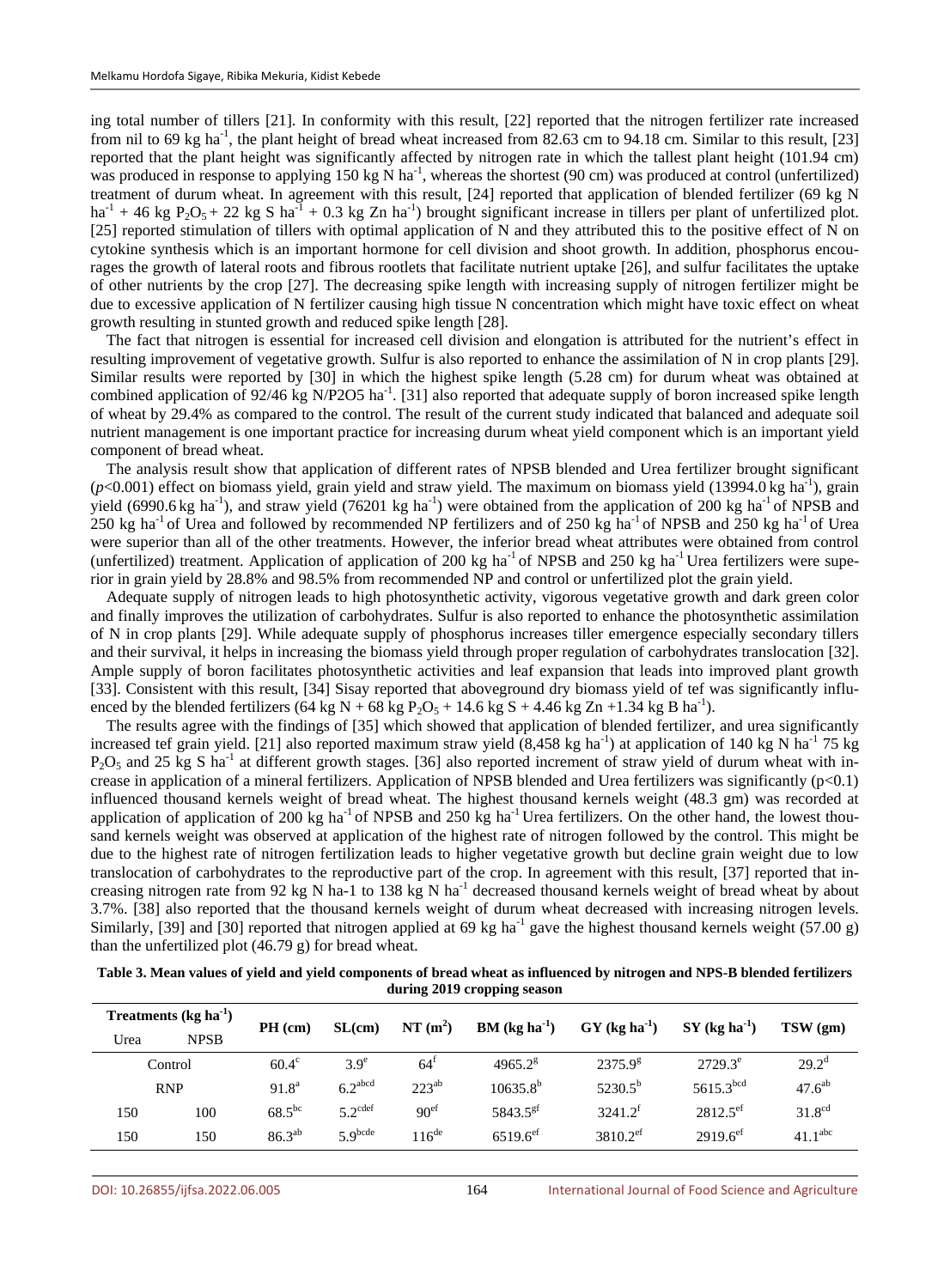| 150 | 200       | $90.6^{\circ}$    | 7.3 <sup>ab</sup>     | 142 <sup>cd</sup> | $7757.2$ <sup>cde</sup> | $3612.6$ <sup>ef</sup>  | $4354.6^{de}$         | 38.1 <sup>bcd</sup>    |
|-----|-----------|-------------------|-----------------------|-------------------|-------------------------|-------------------------|-----------------------|------------------------|
| 150 | 250       | $92.7^{\circ}$    | $6.2$ <sup>abcd</sup> | 150 <sup>cd</sup> | $9016.9^{\circ}$        | $3915.6$ <sup>def</sup> | 4574.7 <sup>d</sup>   | 37.9 <sup>bcd</sup>    |
| 250 | 100       | $89.3^{\circ}$    | 5.8 <sup>bcdef</sup>  | 147 <sup>cd</sup> | $7473.9^{de}$           | 3454.9 <sup>f</sup>     | $4229$ <sup>def</sup> | $39.4$ <sup>abcd</sup> |
| 250 | 150       | $91.1^a$          | 5.3 <sup>cdef</sup>   | 156 <sup>cd</sup> | $8539.6^{cd}$           | $4247.7^{\text{cde}}$   | $4501.9^{cd}$         | $45.3^{ab}$            |
| 250 | 200       | $94.3^{\circ}$    | 7.9 <sup>a</sup>      | 237 <sup>a</sup>  | $13994.0^a$             | $6990.6^a$              | $7213.3^a$            | $50.9^{\rm a}$         |
| 250 | 250       | $93.2^{\rm a}$    | 7.0 <sup>abc</sup>    | $264^a$           | $11323.9^{b}$           | $6455.6^{\circ}$        | 5078.3 <sup>bcd</sup> | 50.7 <sup>a</sup>      |
| 350 | 100       | 89.7 <sup>a</sup> | $5.1^{\text{cdef}}$   | 159 <sup>cd</sup> | 8879.7 <sup>cd</sup>    | $4151.8^{de}$           | $4937.9^{bcd}$        | $41.4$ <sup>abc</sup>  |
| 350 | 150       | $93.9^{\circ}$    | 4.9 <sup>def</sup>    | $117^{\text{de}}$ | $11020.4^{b}$           | $5028.3^{b}$            | $6202.1^{abc}$        | 40.6 <sup>abc</sup>    |
| 350 | 200       | 91.7 <sup>a</sup> | 5.3 <sup>cdef</sup>   | $172^{bc}$        | 11036.7 <sup>b</sup>    | $4910.2^{bc}$           | $6266.7^{ab}$         | 41.0 <sup>abc</sup>    |
| 350 | 250       | 88.7 <sup>a</sup> | 4.1 <sup>ef</sup>     | 151 <sup>cd</sup> | $9017.3^{\circ}$        | $4552.6^{bc}$           | $4675.3^{cd}$         | $39.6$ abcd            |
|     | <b>CV</b> | 13.5              | 20.0                  | 19.7              | 10.5                    | 9.4                     | 19.5                  | 16.6                   |
|     | LSD@<0.05 | 19.8*             | $2.1**$               | $51.8**$          | 1542.1**                | $696.9**$               | 1549.1**              | $11.7*$                |

Means with the same letter along the column are not significantly different at  $p \le 0.05$ , where; PH-plant height, SL-Spike length, NT-number of tillers, BM-biomass, GY-grain yield, SY-straw yield

| Table 4. Mean values of yield and yield components of bread wheat as influenced by nitrogen and NPS-B blended fertilizers |  |
|---------------------------------------------------------------------------------------------------------------------------|--|
| during 2020 cropping season                                                                                               |  |

| Treatments $(kg ha-1)$ |             |                   |                     |                    |                         |                          |                             |                       |
|------------------------|-------------|-------------------|---------------------|--------------------|-------------------------|--------------------------|-----------------------------|-----------------------|
| Urea                   | <b>NPSB</b> | $PH$ (cm)         | SL(cm)              | $NT(m^2)$          | $BM (kg ha-1)$          | $GY (kg ha-1)$           | $SY$ (kg ha <sup>-1</sup> ) | TSW (gm)              |
|                        | Control     | 65.6 <sup>d</sup> | 4.3 <sup>f</sup>    | $85^{\circ}$       | $5275.8^{i}$            | $2167.7^h$               | $3239.3^{f}$                | $24.0^{\rm f}$        |
|                        | <b>RNP</b>  | $97.0^{ab}$       | 6.6 <sup>abcd</sup> | $244^a$            | 11279.8 <sup>cb</sup>   | $5189.2^{bc}$            | $6178.3^{abc}$              | $42.4$ <sup>abc</sup> |
| 150                    | 100         | 77.0 <sup>c</sup> | 5.6 <sup>cde</sup>  | 108 <sup>de</sup>  | $7487.5^{gh}$           | $3032.8^{gh}$            | $4585.9$ <sup>cdef</sup>    | 26.6 <sup>de</sup>    |
| 150                    | 150         | $91.5^{b}$        | $6.3^{bc}$          | 137 <sup>cd</sup>  | $7163.6^{h}$            | $3601.8$ <sup>defg</sup> | $3693$ <sup>def</sup>       | $35.8^{bc}$           |
| 150                    | 200         | $95.8^{ab}$       | $7.7^{ab}$          | $163^{bc}$         | $8067.9$ <sup>fgh</sup> | 3404.4 <sup>efg</sup>    | 4794.7cdef                  | 32.9 <sup>cd</sup>    |
| 150                    | 250         | $97.9^{bc}$       | 6.6 <sup>bcde</sup> | $171^{bc}$         | 8327.6 <sup>fgh</sup>   | $5040.7$ <sup>fgh</sup>  | $3418.1$ ef                 | 36.0 <sup>cd</sup>    |
| 250                    | 100         | $94.5^{ab}$       | $6.2^{bcde}$        | $169^{bc}$         | $8451.2$ <sup>fg</sup>  | $3246.7$ <sup>fg</sup>   | 5335.7bc                    | 40.8 <sup>abc</sup>   |
| 250                    | 150         | $96.3^{ab}$       | 5.7 <sup>cde</sup>  | $177^{bc}$         | 8850.3ef                | $4039.5^{\text{def}}$    | $4942$ <sup>cde</sup>       | 40.1 <sup>abc</sup>   |
| 250                    | 200         | 99.5              | 8.0 <sup>a</sup>    | $258^{\mathrm{a}}$ | 13971.3 <sup>a</sup>    | $6482.4^{\rm a}$         | $7620.1^a$                  | $45.7^{\circ}$        |
| 250                    | 250         | $98.4^{ab}$       | $7.4^{abc}$         | $285^{\mathrm{a}}$ | $12301.2^{b}$           | $5580.7^{b}$             | 6851.7 <sup>ab</sup>        | $45.5^{ab}$           |
| 350                    | 100         | $94.9^{ab}$       | $5.5^{\text{cde}}$  | $180^{bc}$         | $9857$ <sup>de</sup>    | $3943.6$ <sup>defg</sup> | $6044.7^{abc}$              | $36.2$ <sup>abc</sup> |
| 350                    | 150         | $99.1^a$          | $5.3^{\text{cde}}$  | 138 <sup>cd</sup>  | $11664.4^{b}$           | $4453.4^{b}$             | $7342.2^a$                  | $35.4^{bc}$           |
| 350                    | 200         | $96.9^{ab}$       | 5.7 <sup>cde</sup>  | 193 <sup>b</sup>   | $11397.3^{bc}$          | $4368.5^{bc}$            | 7160.1 <sup>a</sup>         | $35.8^{bc}$           |
| 350                    | 250         | $93.9^{ab}$       | 4.5 <sup>ef</sup>   | $172^{bc}$         | $10327.9^{cd}$          | 4343.8 <sup>cd</sup>     | $6115.3^{abc}$              | 34.4 <sup>bcd</sup>   |
|                        | <b>CV</b>   | 10.3              | 16.9                | 17.0               | 7.9                     | 13.0                     | 17.7                        | 13.5                  |
|                        | LSD@<0.05   | $6.9*$            | $1.7**$             | 50.7**             | 1266.7**                | 153.9**                  | 1645.0                      | $8.3*$                |

Means with the same letter along the column are not significantly different at  $p \le 0.05$ , where; PH -plant height, SL-Spike length, NT-number of tillers, BM-biomass, GY-grain yield, SY-straw yield

| Table 5. Pooled mean values of yield and yield components of bread wheat as influenced by nitrogen and NPS-B blended fer- |
|---------------------------------------------------------------------------------------------------------------------------|
| tilizer during 2019-2020 cropping season                                                                                  |

| Treatments (kg ha <sup>-1</sup> ) |             | $PH$ (cm)      | SL(cm)             | $NT(m^2)$          |                       |                             |                             | $TSW$ (gm)           |
|-----------------------------------|-------------|----------------|--------------------|--------------------|-----------------------|-----------------------------|-----------------------------|----------------------|
| Urea                              | <b>NPSB</b> |                |                    |                    | $BM (kg ha-1)$        | $GY$ (kg ha <sup>-1</sup> ) | $SY$ (kg ha <sup>-1</sup> ) |                      |
|                                   | Control     | $63.0^{b}$     | $4.1^{\mathrm{T}}$ | 74 <sup>r</sup>    | $5120.5^8$            | $2271.8^{k}$                | $2984.3^t$                  | $26.6^{\mathrm{r}}$  |
|                                   | <b>RNP</b>  | $94.4^{\rm a}$ | 6.4 <sup>bcd</sup> | $233^{b}$          | $10957.8^{b}$         | $5209.7^{\circ}$            | $5896.8^{bc}$               | 45.0 <sup>ab</sup>   |
| 150                               | 100         | $71.1^b$       | $5.4^{\text{de}}$  | 99 <sup>fg</sup>   | $6665.5^{\mathrm{r}}$ | 3136.9                      | $3699.2$ <sup>ef</sup>      | $29.2$ <sup>ef</sup> |
| 150                               | 150         | $88.9^{\rm a}$ | 6.1 <sup>cd</sup>  | 126 <sup>ef</sup>  | $6841.6^t$            | 3705.9 <sup>ghi</sup>       | 3306.3 <sup>t</sup>         | 38.4 <sup>bcd</sup>  |
| 150                               | 200         | $93.2^{\rm a}$ | $7.5^{ab}$         | $152^{\text{cde}}$ | $7912.5^e$            | 3508.5 <sup>hij</sup>       | $4574.7^{\text{de}}$        | $35.5^{\text{de}}$   |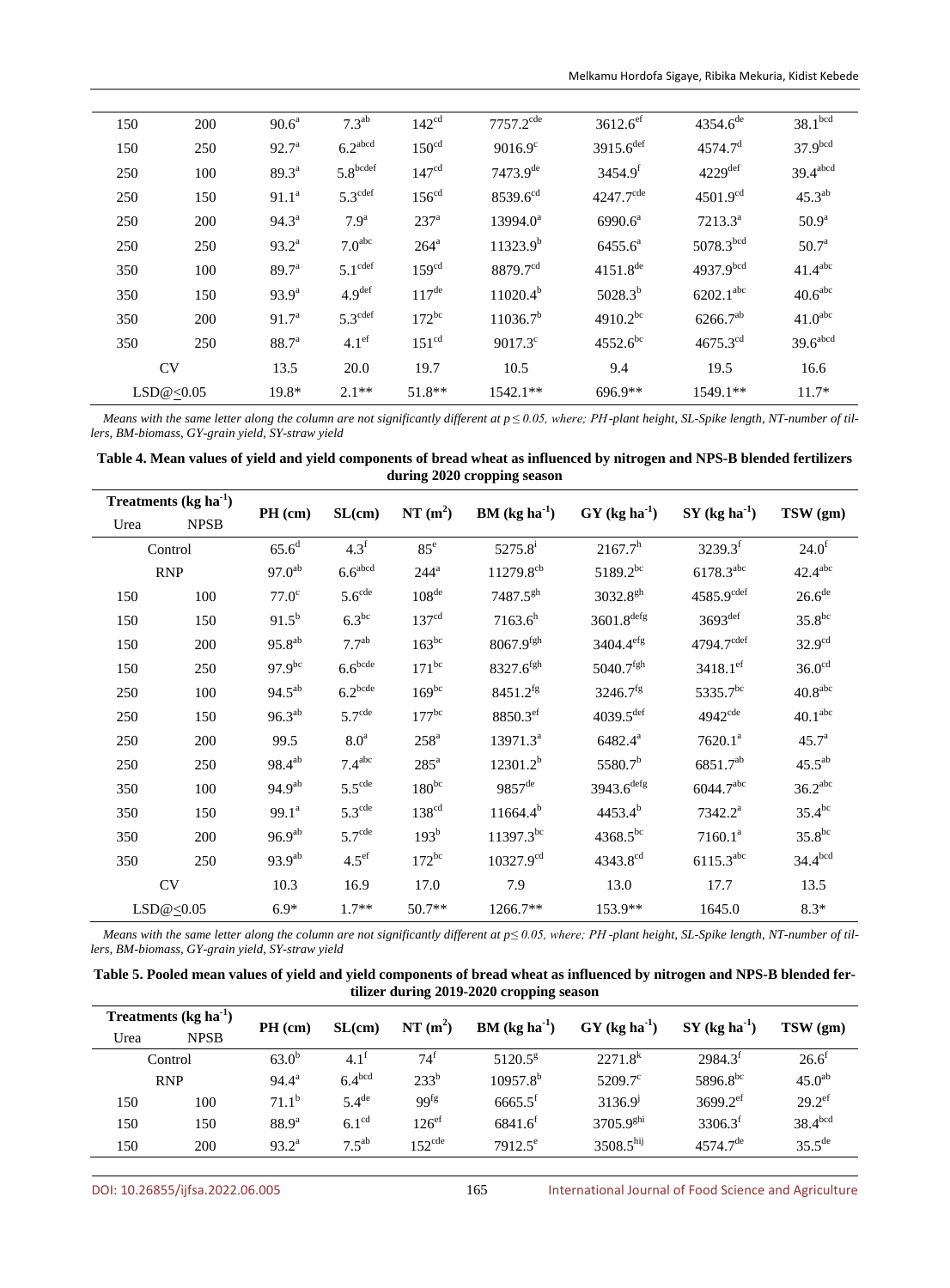| 150 | 250       | $95.3^{\circ}$    | $6.4^{bcd}$        | 161 <sup>cde</sup> | $8672.3^{\text{de}}$ | $4478.1$ <sup>def</sup> | $3996.4$ <sup>ef</sup> | $37.0^{\text{cd}}$  |
|-----|-----------|-------------------|--------------------|--------------------|----------------------|-------------------------|------------------------|---------------------|
| 250 | 100       | 91.9 <sup>a</sup> | 6.0 <sup>cd</sup>  | 158 <sup>cde</sup> | $7962.6^{\circ}$     | $3350.8^{ij}$           | $4782.4^{\text{de}}$   | 40.1 <sup>bcd</sup> |
| 250 | 150       | $93.7^{\circ}$    | $5.5^{\text{de}}$  | $166^{\circ}$      | $8694.9^{de}$        | $4143.6$ <sup>efg</sup> | $4722.0^{\text{de}}$   | 42.7 <sup>abc</sup> |
| 250 | 200       | $96.9^{\rm a}$    | 8.1 <sup>a</sup>   | $247^{ab}$         | $13982.6^a$          | $6736.5^{\circ}$        | 7416.7 <sup>a</sup>    | $48.3^{\circ}$      |
| 250 | 250       | $95.8^{\rm a}$    | 7.2 <sup>abc</sup> | $274^{\mathrm{a}}$ | $11812.6^{b}$        | $6018.1^{b}$            | 5965.0 <sup>bc</sup>   | $48.1^a$            |
| 350 | 100       | $92.3^{\circ}$    | 5.3 <sup>def</sup> | $170^{\circ}$      | $9368.4^{cd}$        | $4047.7^{\text{de}}$    | $5491.3^{cd}$          | 38.8 <sup>bcd</sup> |
| 350 | 150       | $96.5^{\text{a}}$ | 5.1 <sup>def</sup> | 128 <sup>def</sup> | $11342.4^{b}$        | $4740.8^{cd}$           | $6772.2^{ab}$          | 38.0 <sup>cd</sup>  |
| 350 | 200       | $94.3^{\circ}$    | $5.5^{\text{de}}$  | $182^{\circ}$      | $11217.0^{b}$        | $4639.2^{de}$           | $6713.4^{ab}$          | 38.4 <sup>bcd</sup> |
| 350 | 250       | $91.3^{\circ}$    | 4.3 <sup>ef</sup>  | 162 <sup>cd</sup>  | $9672.6^{\circ}$     | $4447.9$ <sup>def</sup> | 5395.3 <sup>cd</sup>   | 37.0 <sup>cd</sup>  |
|     | <b>CV</b> | 12.7              | 18.7               | 17.9               | 8.9                  | 11.3                    | 18.3                   | 18.5                |
|     | LSD@<0.05 | $13.3*$           | $1.3*$             | $34.7*$            | $963.7**$            | $566.2**$               | 1087*                  | $6.9*$              |

Means with the same letter along the column are not significantly different at  $p \le 0.05$ , where; PH-plant height, SL-Spike length, NT-number of tillers, BM-biomass, GY-grain yield, SY-straw yield

## **6. Economic Analysis**

As indicated in Table 6, the highest net benefit of 178860.4 ETB ha<sup>-1</sup> with marginal rate of return (MRR) of 309.0% was obtained in response to application of 200 kg ha<sup>-1</sup> of blended NPSB with 250 kg ha<sup>-1</sup> of Urea. However, the lowest net benefit was obtained from unfertilized or control plot. Thus, applications of 200 kg ha<sup>-1</sup> NPSB of blended plus 250  $kg$  ha<sup>-1</sup> of urea is economically advisable for farmers in the study area for better bread wheat production; beneficial as compared to the other treatments in the study area because the highest net benefit and the marginal rate of return were above the minimum level (100%).

| Table 6. Nitrogen and NPS-B blended fertilizer effects on partial budget and marginal rate of return (MRR) analysis for |                        |  |
|-------------------------------------------------------------------------------------------------------------------------|------------------------|--|
|                                                                                                                         | bread wheat production |  |

| <b>Treat</b> | GY     | <b>GB</b> | <b>TVC</b> | NB       | MRR%    |
|--------------|--------|-----------|------------|----------|---------|
| 1            | 2044.6 | 63383.2   | 0.0        | 63383.2  |         |
| 3            | 2823.2 | 87519.5   | 5022.0     | 82497.5  | 3.8     |
| $\mathbf{2}$ | 4688.7 | 145350.6  | 5022.0     | 140328.6 | 57831.1 |
| 4            | 3335.3 | 103394.6  | 6099.0     | 97295.6  | d       |
| 7            | 3015.7 | 93487.3   | 6934.0     | 86553.3  | d       |
| 5            | 3157.7 | 97887.2   | 7176.0     | 90711.2  | 17.2    |
| 8            | 3729.2 | 115606.4  | 8011.0     | 107595.4 | 20.2    |
| 6            | 4030.3 | 124939.0  | 8253.0     | 116686.0 | 37.6    |
| 11           | 3642.9 | 112930.8  | 8846.0     | 104084.8 | d       |
| 9            | 6062.9 | 187948.4  | 9088.0     | 178860.4 | 309.0   |
| 12           | 4266.7 | 132268.3  | 9923.0     | 122345.3 | d       |
| 10           | 5416.3 | 167905.0  | 10165.0    | 157740.0 | 146.3   |
| 13           | 4175.3 | 129433.7  | 11000.0    | 118433.7 | d       |
| 14           | 4003.1 | 124096.4  | 12077.0    | 112019.4 | d       |

Where: ETB = Ethiopian Birr (currency);  $TCV = Total cost that vary$ ;  $NB = Net benefit$ ;  $MRR = AGY$ -adjusted grain yield,  $GB = Growth benefit$ Marginal rate of return; Price for Urea, NPS, TSP and wheat grain; 19.12, 21.75, 21.75, 30 .0 Eth- birr kg<sup>-1</sup> respectively.

# 7. Conclusion

The result of the current study indicated that balanced and adequate soil nutrient management is one important practice for increasing bread wheat yield component and yield. The result of economic analysis showed that combined application of 200 kg ha<sup>-1</sup> of NPSB and 250 kg ha<sup>-1</sup> of urea gave economic benefit. Therefore, it could be concluded that application of 200 kg ha<sup>-1</sup> of NPSB with supplement 250 kg ha<sup>-1</sup> of urea fertilizer combinations were producing economically profitable grin yield of bread wheat. Thus, this rate of fertilizer would be recommended for the study area. However, the amount of nitrogen and phosphorous in this recommendation is more than previous recommended rate of nitrogen and phosphorous.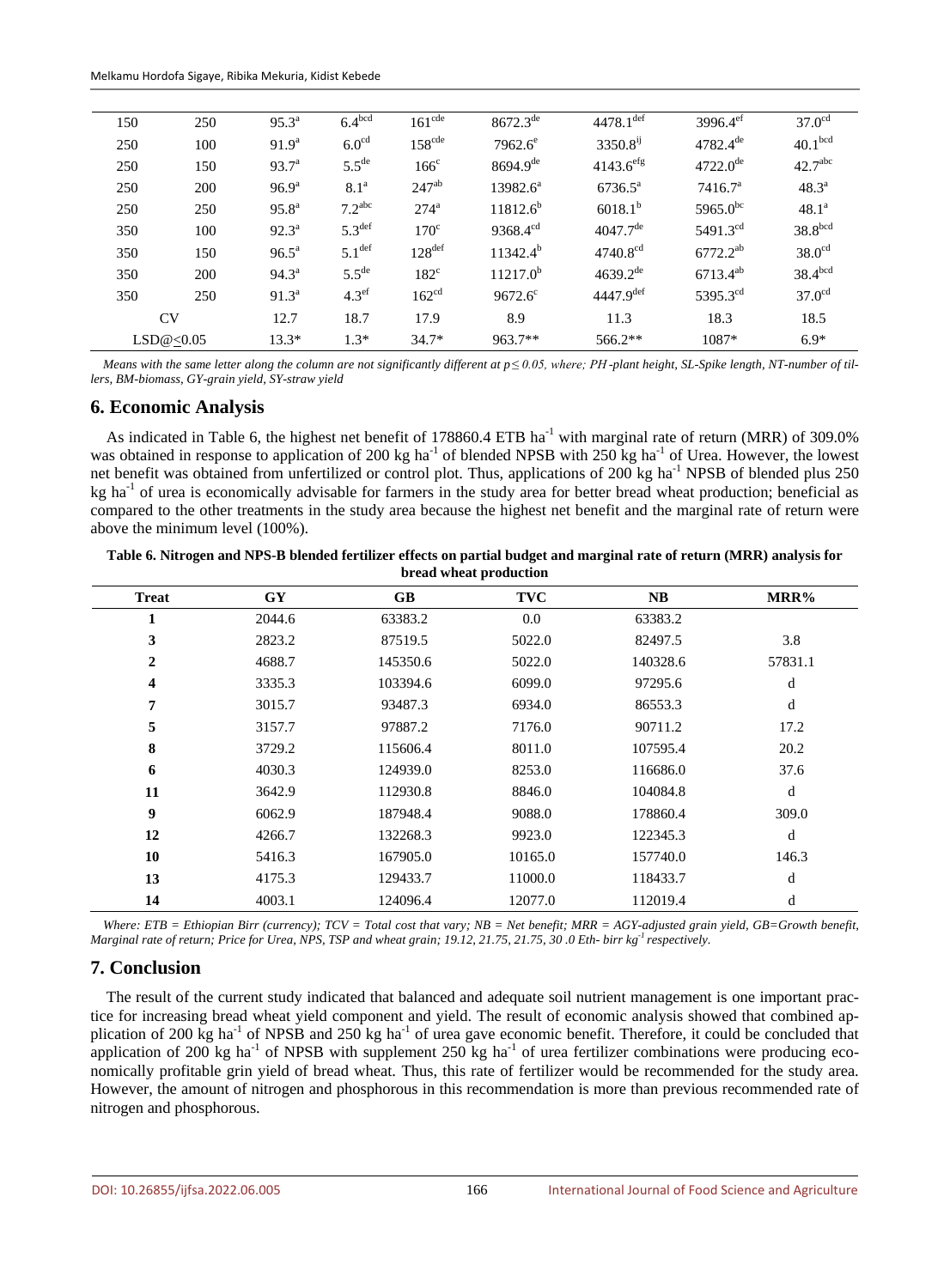### **8. Acknowledgments**

We acknowledge the support of Ethiopian Institute of Agricultural Research and Wondo genet Agricultural Research Center during part of this work.

#### **Conflict of Interest**

The authors declare that they have no conflict of interest.

### **References**

- [1] Desta, G., Mihratu, A., Tolessa, D., Hailu, M., Tadiyos, B. (2017). Enhancing Sustainable Wheat Productivity and Production through Development of Wheat Varieties Best Adapted to Irrigated Lowland Areas of Ethiopia. International Journal of Agriculture Innovations and Research, 6: 305-310.
- [2] FAO-WRB (Food and Agriculture Organization of the United Nation) World Reference Base for Soil Resources). (1998). World reference base for soil resources. World soil report. No. 84. Rome. 88p.
- [3] CSA (Central Statistical Agency). (2018). Agricultural Sample Survey for the crop season. Vol. 5. report on Area and production Statistical Bulletin 578. FDRE/CSA, A.A, Ethiopia.
- [4] Samuel, G., Mekbib, G., and Matthias, K. (2017). The Wheat Sector in Ethiopia: Current Status and Key Challenges for Future Value Chain Development. In: C. Borgemeister; J. von Braun; M. Denich; T. Stellmacher; E. Youkhana. s.l.:ZEF Working Paper Series.
- [5] Elias, E., Okoth, P. F., Smaling, E. M. A. (2019). Explaining bread wheat (*Triticum aestivum*) yield differences by soil properties and fertilizer rates in the highlands of Ethiopia. *Geoderma*, 339: 126-133.
- [6] Elias, E. (2017). Characteristics of Nitisol profiles as affected by land use type and slope class in some Ethiopian highlands. *Environmental Systems Research*, 6: 20.
- [7] Hailu, H., Mamo, T., Keskinen, R., Karltun, E., Gebrekidan, H., Bekele, T. (2015). Soil fertility status and wheat nutrient content in Vertisol cropping systems of central highlands of Ethiopia. Agriculture and Food Security, 4: 19.
- [8] Fageria, N. K. and V. C. Baligar. (2001). Improving nutrient use efficiency of annual crops in Brazilian acid soils for sustainable crop production. Commun. Soil Sci. Plant Anal., 32: 1303-1319.
- [9] EthioSIS (Ethiopian Soil Information System). (2014). Soil analysis report agriculture transformation agency [Unpublished]. Ministry of Agriculture and Agriculture Transformation Agency.
- [10] Van Reeuwijk. (2002). Procedures for Soil Analysis (6th Ed.). FAO, International Soil Reference and Information Center.6700 AJ Wageningen, The Netherlands.
- [11] Walkley, A, Black, I. A. (1934). An examination of different method for determining soil organic matter and a proposed modification of the chromic acid titration method. Soil Science, 37: 29-37.
- [12] Olsen, S. R. and L. E. Sommers. (1982). Phosphorus. Methods of Soil Analysis*,* Part 2. 2nd ed., pp. 403-429. Amer. Soc. Agronomy, Madison, Wisconsin.
- [13] Sahlemedhin, S. (1999). Draft guideline for regional soil testing laboratories. NFIA, Addis Ababa Ethiopia
- [14] McLean, K. O. (1965). Methods of Soils Analysis. Part II. Agronomy. No. 9. American Society Agronomy. Madison, Wisconsin, USA.
- [15] CIMMYT. (1988). From agronomic data to farmer's recommendations: economics training manual. Completely revised edition, CIMMYT, Mexico. D.F. 79 pp.
- [16] SAS (Statistical Analysis System Institute). (2014). SAS Version 9.4 © 2002-2012. SAS Institute, Inc., Cary, North Carolina, USA.
- [17] Tekalign Tadese. (1991). Soil, plant, water, fertilizer, animal manure and compost analysis. Working Document No. 13. International Livestock Research Center for Africa, Addis Ababa, Ethiopia.
- [18] Sumner, M. E. (2000). Handbook of Soil Science, CRC Press, Boca Raton, FL.
- [19] Cottenie, A. (1980). Soil and plant testing as a basis of fertilizer recommendations. FAO Soil Bulletin 38/2. Food and Agriculture Organization of the United Nations, Rome, Italy.
- [20] Hazelton, P. and B. Murphy. (2007). Interpreting soil test results: What do all the numbers mean  $2<sup>nd</sup>$  Edition. CSIRO Publishing. 152p.
- [21] Saeed, B., Gul, H., Zaman, K. A., and Parveen, L. (2012). Growth factors and straw yield of wheat cultivars in relation with nitrogen and sulfur fertilization. Asian Research Publishing Network (ARPN). Journal of Agricultural and Biological Science, 7 (1), 1103-1109.
- [22] Harfe, M. (2017). Response of bread wheat (*Triticum aestivum L*.) varieties to N and P fertilizer rates in Ofla district, Southern Tigray, Ethiopia. African Journal of Agricultural, 12(19), 1646–1660. https://doi.org/10. 5897/AJAR2015.10545.